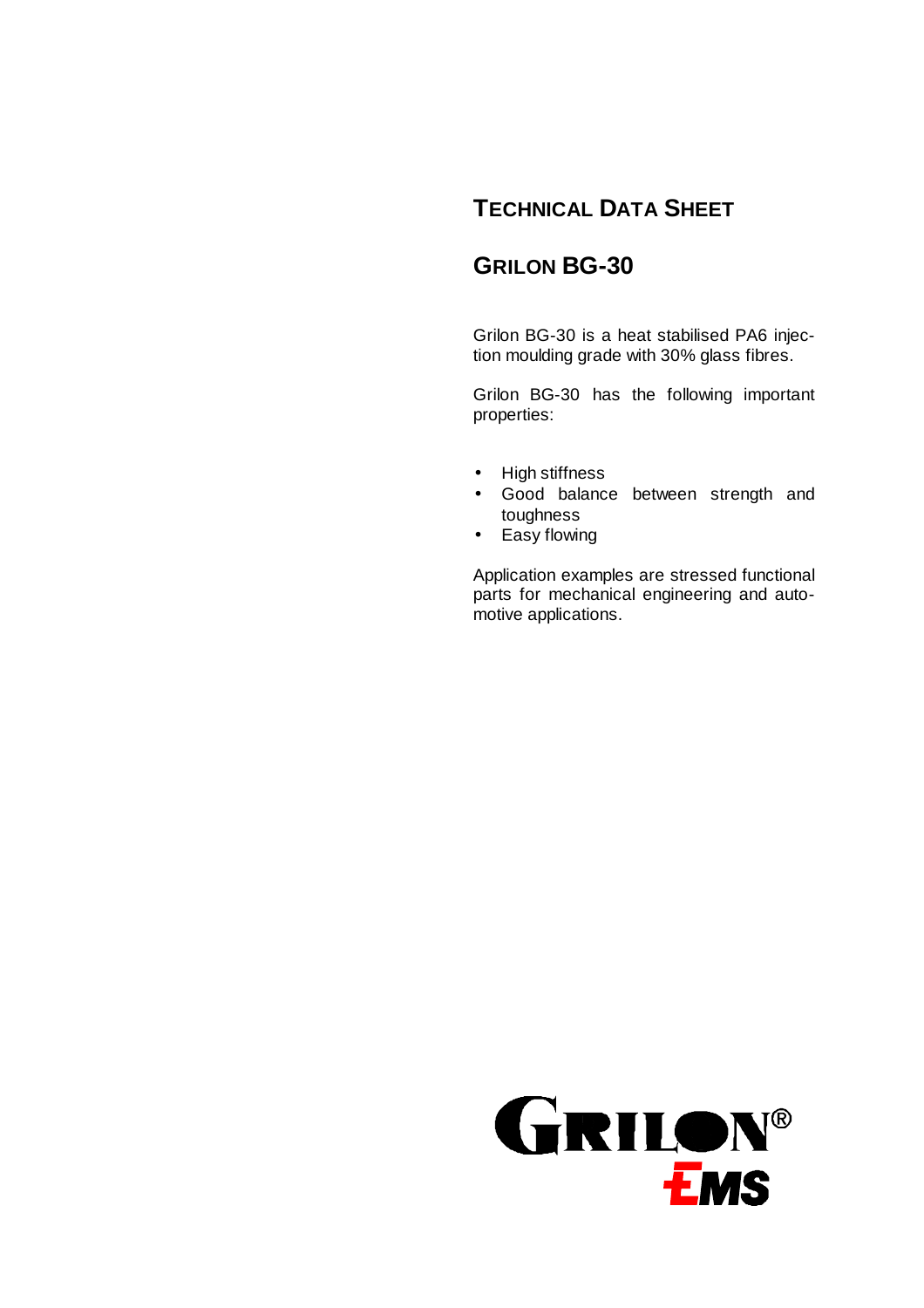## **PROPERTIES**

## **Mechanical Properties**

|                                          |               | Standard           | Unit              | <b>State</b> | Grilon BG-30           |
|------------------------------------------|---------------|--------------------|-------------------|--------------|------------------------|
| <b>Tensile E-Modulus</b>                 | 1 mm/min      | <b>ISO 527</b>     | MPa               | dry<br>cond. | 10000<br>6500          |
| Tensile strength at break                | 5 mm/min      | <b>ISO 527</b>     | MPa               | dry<br>cond. | 190<br>110             |
| Elongation at break                      | 5 mm/min      | <b>ISO 527</b>     | %                 | dry<br>cond. | 3.5<br>6.5             |
| Impact strength                          | Charpy, 23°C  | <b>ISO 179/1eU</b> | kJ/m <sup>2</sup> | dry<br>cond. | 85<br>95               |
| Impact strength                          | Charpy, -30°C | <b>ISO 179/1eU</b> | kJ/m <sup>2</sup> | dry<br>cond. | 70<br>70               |
| Notched impact strength                  | Charpy, 23°C  | <b>ISO 179/1eA</b> | kJ/m <sup>2</sup> | dry<br>cond. | 12<br>20               |
| Notched impact strength<br>Charpy, -30°C |               | ISO 179/1eA        | kJ/m <sup>2</sup> | dry<br>cond. | 9<br>9                 |
| <b>Ball indentation hardness</b>         |               | ISO 2039-1         | MPa               | dry<br>cond. | 210<br>100             |
| <b>Thermal Properties</b>                |               |                    |                   |              |                        |
| <b>DSC</b><br>Melting point              |               | ISO 11357          | $\rm ^{\circ}C$   | dry          | 222                    |
| Heat deflection temperature HDT/A        | 1.80 MPa      | <b>ISO 75</b>      | $\rm ^{\circ}C$   | dry          | 200                    |
| Heat deflection temperature HDT/C        | 8.00 MPa      | <b>ISO 75</b>      | $\rm ^{\circ}C$   | dry          | 135                    |
| Thermal expansion coefficient long.      | 23-55°C       | ISO 11359          | $10^{-4}$ /K      | dry          | 0.3                    |
| Thermal expansion coefficient trans.     | 23-55°C       | ISO 11359          | $10^{-4}$ /K      | dry          | 1.1                    |
| Maximum usage temperature                | long term     | <b>ISO 2578</b>    | °C                | dry          | $90 - 110$             |
| Maximum usage temperature                | short term    | <b>ISO 2578</b>    | $\rm ^{\circ}C$   | dry          | 160                    |
| <b>Electrical Properties</b>             |               |                    |                   |              |                        |
| Dielectric strength                      |               | IEC 60243-1        | kV/mm             | dry<br>cond. | 34<br>31               |
| Comparative tracking index               | CTI           |                    |                   | cond.        | 550                    |
| Specific volume resistivity              |               | IEC 60093          | $\Omega \cdot m$  | dry<br>cond. | $10^{12}$<br>$10^{10}$ |
| Specific surface resistivity             |               | IEC 60093          | $\Omega$          | cond.        | $10^{12}$              |
| <b>General Properties</b>                |               |                    |                   |              |                        |
| Density                                  |               | <b>ISO 1183</b>    | g/cm <sup>3</sup> | dry          | 1.35                   |
| Flammability (UL94)                      | $0.8$ mm      | <b>ISO 1210</b>    | rating            |              | HB                     |
| Water absorption                         | 23°C/sat.     | <b>ISO 62</b>      | $\%$              |              | $\overline{7}$         |
| Moisture absorption                      | 23°C/50% r.h. | <b>ISO 62</b>      | %                 |              | $\overline{2}$         |
| Linear mould shrinkage                   | long.         | <b>ISO 294</b>     | %                 | dry          | 0.10                   |
| Linear mould shrinkage                   | trans.        | <b>ISO 294</b>     | $\%$              | dry          | 0.55                   |
|                                          |               |                    |                   |              |                        |

Product-nomenclature acc. ISO 1874: PA6, MHR, 14-100N, GF30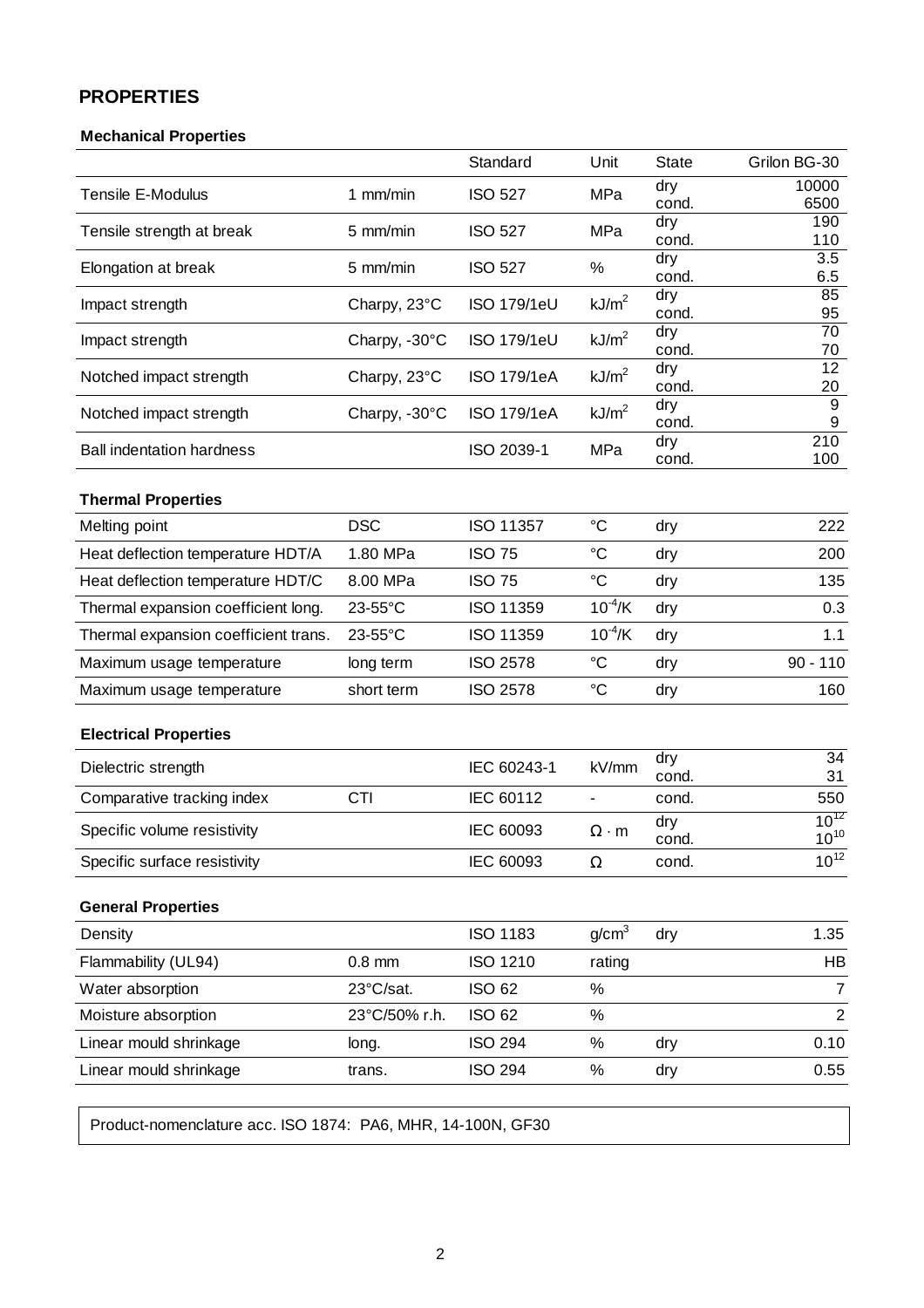## **Processing information for the injection moulding of Grilon BG-30**

This technical data sheet for Grilon BG-30 provides you with useful information on material preparation, machine requirements, tooling and processing.

## **MATERIAL PREPARATION**

Grilon BG-30 is delivered dry and ready for processing in sealed, air tight packaging. Predrying is not necessary provided the packaging is undamaged.

### **Storage**

Sealed, undamaged bags can be kept over a long period of time in storage facilities which are dry, protected from the influence of weather and where the bags can be protected from damage.

### **Handling and safety**

Detailed information can be obtained from the "Material Safety Data Sheet" (MSDS) which can be requested with every material order.

### **Drying**

Grilon BG-30 is dried and packed with a moisture content of  $\leq$  0.10 %. Should the packaging become damaged or be left open too long, then the material must be dried. A too high moisture content can be shown by a foaming melt, excessive nozzle drool and silver streaks on the moulded part.

Drying can be done as follows:

#### **Desiccant dryer**

| Temperature:            | max. $80^{\circ}$ C |
|-------------------------|---------------------|
| l Time:                 | 4 - 12 hours        |
| Dew point of the dryer: | $-25^{\circ}$ C     |

| - Vacuum oven |                      |  |
|---------------|----------------------|--|
| Temperature:  | max. $100^{\circ}$ C |  |
| Time:         | $4 - 12$ hours       |  |

### *Drying time*

If there is only little evidence of foaming of the melt or just slight silver streaks on the part, then the above mentioned minimal drying time will be sufficient. If material is stored open for days, shows strong foaming, unusually easy flow, streaks or a rough surface on the moulded part, then the maximum drying time is required.



Silver streaks can also be caused by overheating of the material (over 350°C) or by too long melt residence time in the barrel.

### *Drying temperature*

Polyamides are affected of oxidation at temperatures above 80°C in the presence of oxygen. Visible yellowing of the material is an indication of oxidation. Hence temperatures above 80°C for desiccant dryers and temperatures above 100°C for vacuum ovens should be avoided. In order to detect oxidation it is advised to keep a small amount of granulate (light colour only !) as a comparison sample.

At longer residence times (over 1 hour) hopper heating or a hopper dryer (80°C) is useful.

### **Use of regrind**

Grilon BG-30 is a thermoplastic material. Hence, incomplete mouldings as well as sprues and runners can be reprocessed. The following points should be observed:

- Moisture absorption
- Grinding: Dust particles and particle size distribution
- Contamination through foreign material, dust, oil, etc.
- Level of addition to original material
- Colour variation
- Reduction of mechanical properties

When adding regrind, special care has to be taken by the moulder.

## **MACHINE REQUIREMENTS**

Grilon BG-30 can be processed economically and without problems on all machines suitable for polyamides.

#### **Screw**

Wear protected, universal screws with shut-off nozzles are recommended (3 zones).

| — Screw                         |                          |
|---------------------------------|--------------------------|
| ∣ Length:<br>Compression ratio: | 18 D - 22 D<br>$2 - 2.5$ |
|                                 |                          |

### **Shot volume**

The metering stroke (less decompression distance) must be longer than the length of the non-returnvalve.

#### **Selecting the injection unit**

Shot volume =  $0.5 - 0.8$  x (max. shot volume of injection unit)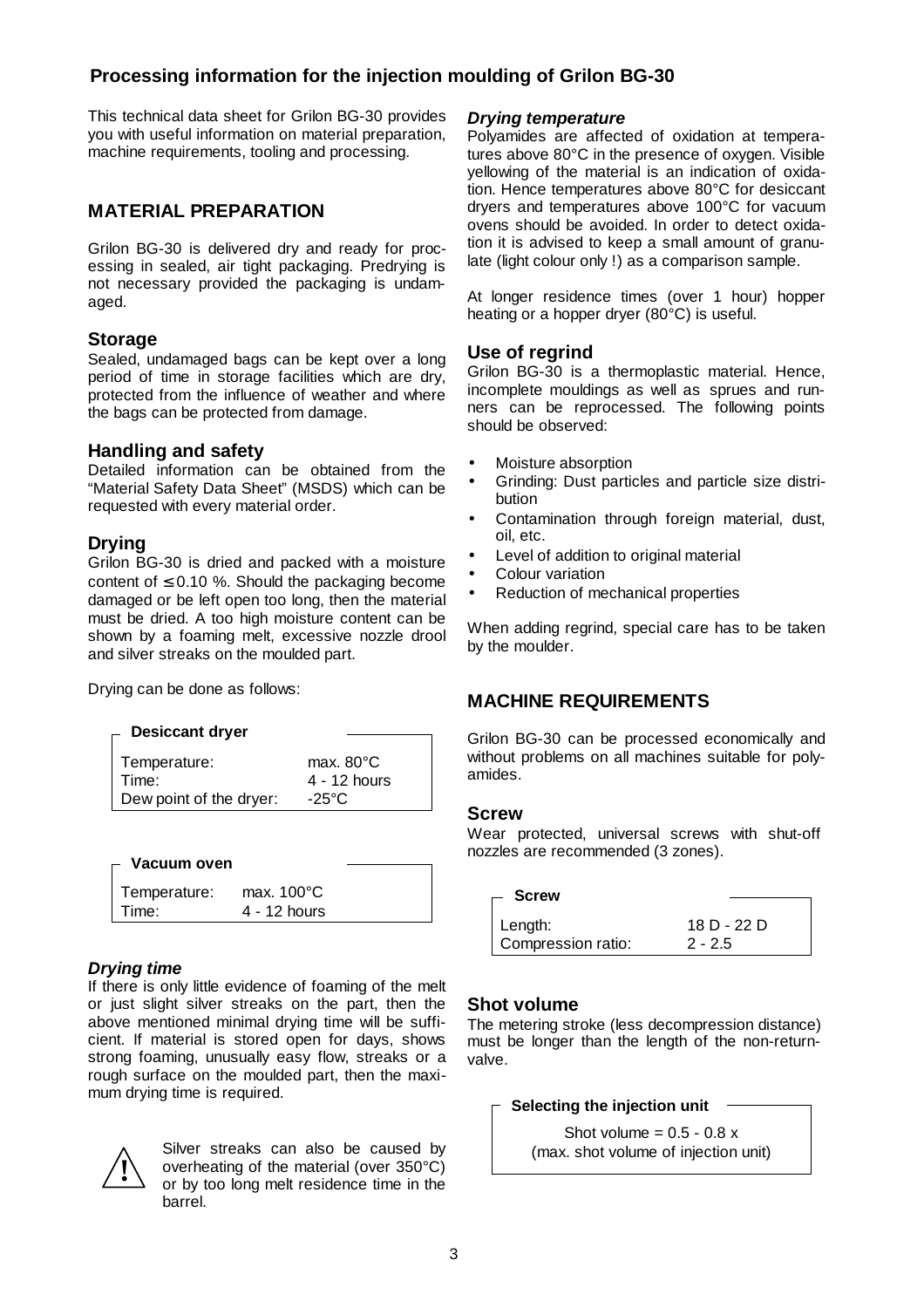### **Heating**

At least three separately controllable heating zones, capable of reaching cylinder temperatures up to 350°C. Separate nozzle heating is necessary. The cylinder flange temperature must be controllable (cooling).

#### **Nozzle**

Open nozzles are simple, allow an easy melt flow and are long lasting. There is however, the danger that during retraction of the screws following injection of the melt, air maybe drawn into the barrel (decompression). For this reason, needle shut-off nozzles are often used.

### **Clamping force**

As a rule of thumb the clamping force can be estimated using the following formula:



## **TOOLING**

The design of the mould tool should follow the general rules for glass fibre reinforced thermoplastics.

For the mould cavities common mould tool steel quality (e.g. hardened steel) which has been hardened to level of 56 HRC is necessary. We recommend additional wear protection in areas of high flow rates in the tool (e.g. pin point gates, hot runner nozzles).

## **Demoulding / Draft angle**

Asymmetric demoulding and undercuts are to be avoided if possible. Generous provision should be made for ejection with many large pins or a stripper plate. Draft angles for the inner and outer wall between 0.5 and 3° is usually sufficient. Textured surfaces require a larger draft angle (1° per 0.025 mm depth of roughness).

| (VDI 3400)              | 12  | 15  | 18  | 21  | 24  | 27  |
|-------------------------|-----|-----|-----|-----|-----|-----|
| Depth of roughness (µm) | 0.4 | 0.6 | 0.8 | 1.1 | 1.6 | 2.2 |
| Demoulding angle (%)    |     |     | 1.1 | 1.2 | 1.3 | 1.5 |
|                         |     |     |     |     |     |     |
| (VDI 3400)              | 30  | 33  | 36  | 39  | 42  | 45  |
| Depth of roughness (µm) | 3.2 | 4.5 | 6.3 | 9   | 13  | 18  |

Demoulding angle  $(\%)$  | 1.8 | 2 | 2.5 | 3 | 4 | 5

### **Gate and runner**

To achieve the best mould filling and avoid sink marks, a central gate at the thickest section of the moulding is recommended. Pin point (direct) or tunnel gates are more economical and more common with technical moulding.

To avoid premature solidification of the melt and difficult mould filling, the following points should be considered:

#### **Gate diameter**

 0.8 x thickest wall section of the injection moulding part

#### **Runner diameter**

 1.4 x thickest wall section of the injection moulding part (but minimum 4 mm)

### **VENTING**

In order to prevent burning marks and improve weld line strength, proper venting of the mould cavity should be provided (venting channels on the parting surface dimensions: Depth 0.02 mm, width 2 - 5 mm).

## **PROCESSING**

#### **Mould filling, post pressure and dosing**

The best surface finish and a high weld line strength are achieved when a high injection speed and a sufficiently long post pressure time are employed.

The injection speed should be regulated so as to reduce towards the end of the filling cycle in order to avoid burning. For dosing at low screw revolutions and pressure the cooling time should be fully utilised.

### **Basic machine settings**

In order to start up the machine for processing Grilon BG-30, the following basic settings can be recommended:

| <b>Temperatures</b>                                            |                                                                                                                                                  |
|----------------------------------------------------------------|--------------------------------------------------------------------------------------------------------------------------------------------------|
| Flange<br>Zone 1<br>Zone 2<br>Zone 3<br>Nozzle<br>Tool<br>Melt | $60 - 80^{\circ}$ C<br>$270^{\circ}$ C<br>$280^{\circ}$ C<br>$285^{\circ}$ C<br>$290^{\circ}$ C<br>$80 - 100^{\circ}$ C<br>$280 - 300^{\circ}$ C |
|                                                                |                                                                                                                                                  |

#### **Pressures / Speeds**

| medium - high<br>300 - 800 bar<br>$5 - 15$ bar |
|------------------------------------------------|
| $50 - 100$ min <sup>-1</sup>                   |
|                                                |